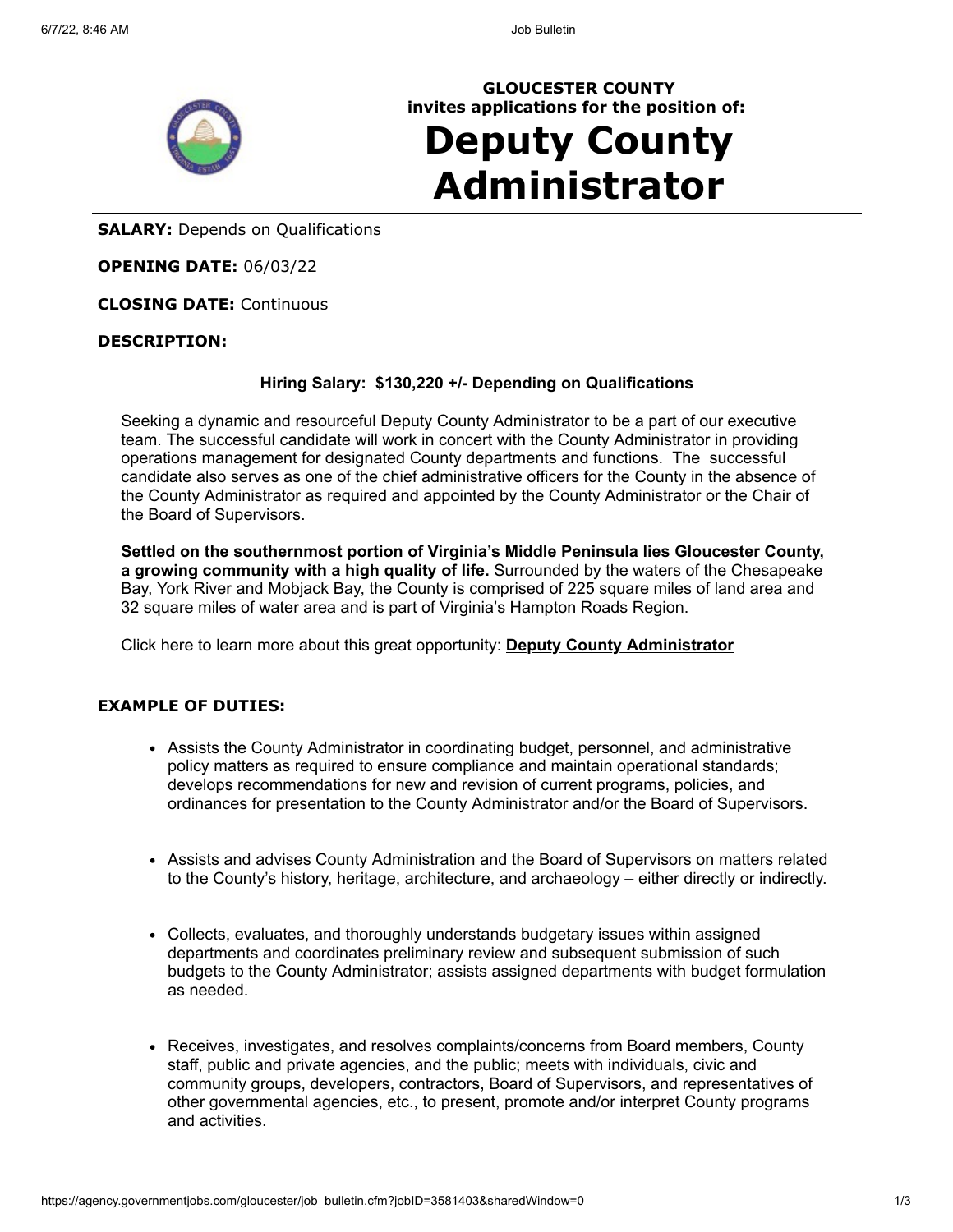- Serves as liaison between the County Administrator's Office and all departments and constitutional offices on routine administrative matters, and non-routine matters at the direction of the County Administrator.
- Coordinates with state agencies, regional entities, and other political subdivisions of the Commonwealth in the development, implementation and oversight of programs and initiatives that support the achievement of the Board of Supervisors vision and strategic goals for the community.
- Advises and makes recommendations to the County Administrator and Board of Supervisors in areas related to community development and services, such as state code changes, new regulations and regional matters.

To view the full job description, click here: [Deputy County Administrator](https://gloucesterva.info/DocumentCenter/View/9844/Deputy-County-Administrator-PDF)

To be considered, please submit a completed application, cover letter, resume, and a minimum of 3 professional references.

# **Please note: Position is open until filled. Review of applications will begin immediately. Priority consideration will be given to applications received by June 24, 2022.**

# **QUALIFICATIONS:**

# **The successful candidate will:**

- Have a bachelor's degree in Business, Public Administration, Political Science, or other closely related field of study, combined with six (6) or more years of management/director level experience serving a comparably sized local government, business, or non-profit organization with a wide range of duties in operations and management; or any equivalent combination of training, education, and experience which provides the required skills, knowledge, and abilities.
- A master's degree in related field preferred.
- Have strong executive leadership and interpersonal skills, along with the ability to establish, maintain, and grow an effective working relationship with the Board of Supervisors, department heads, Constitutional Officers, School Division, various advisory bodies, and others.
- Have strong project management skills and the ability to exercise considerable initiative and independent judgment in analyzing and applying standards to a variety of situations.
- Demonstrates advance knowledge of the principles and practices of county government.
- Thrive in an inclusive, collaborative, and fast-paced work environment, where diversity, equity, and individual differences are valued.

# *Experience* **Gloucester County by following these links:**

**[Community Profile](https://gloucesterva.info/31/Community)** [Residents](https://gloucesterva.info/586/Residents) **[Schools](https://gets.gc.k12.va.us/)** 

# **OUR Community: [Gloucester County](https://www.youtube.com/watch?v=TsF6F-2eOv8&t=2s)**

# **SPECIAL REQUIREMENTS:**

**\*Must establish residency in Gloucester County within one year of hire\***